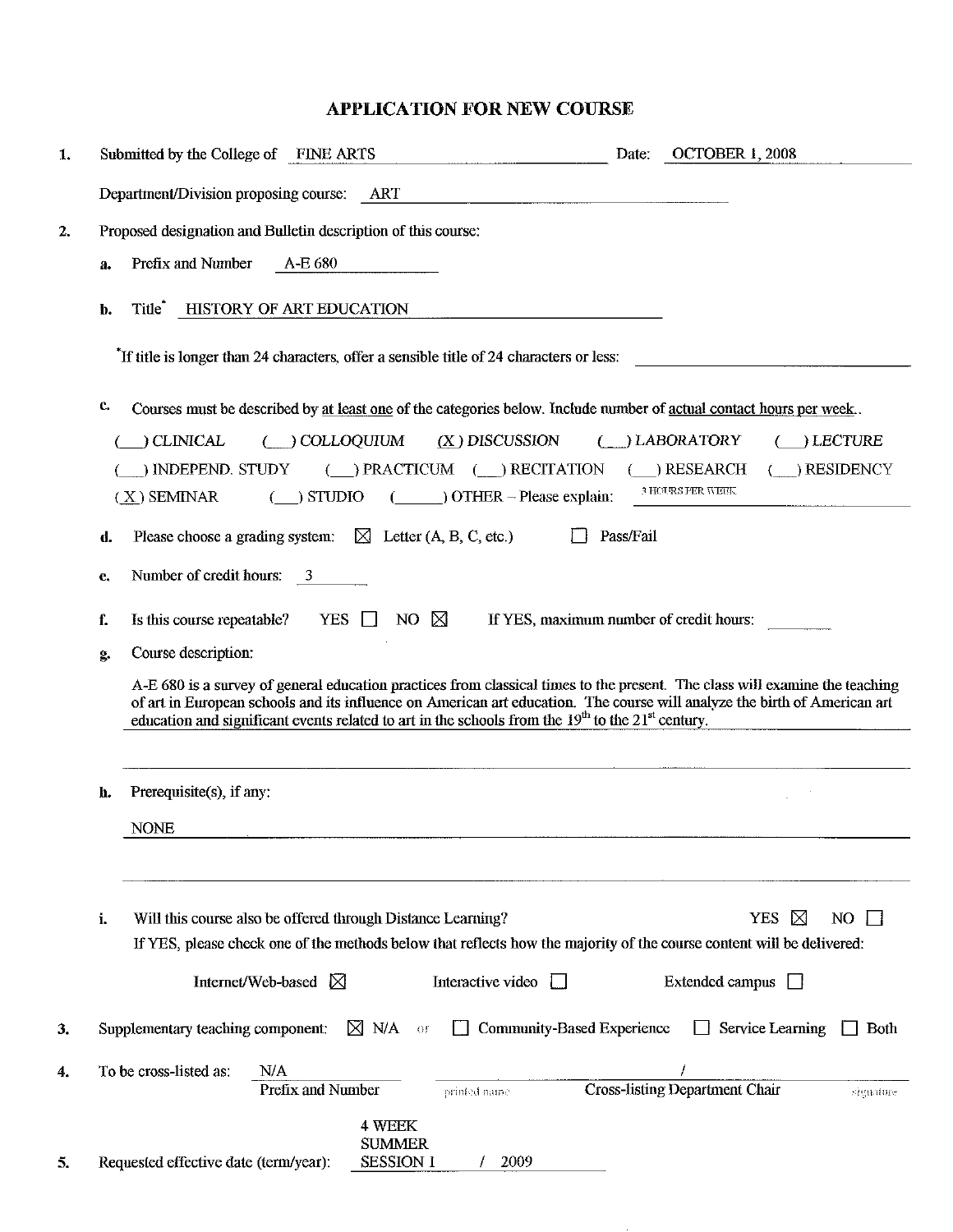# **APPLICATION FOR NEW COURSE**

 $\ddot{\phantom{a}}$ 

| Summer<br>Course to be offered (please check all that apply):<br>Fall<br><b>Spring</b><br>⋈                                                             |                                                  |                                                                                           |                                                                                                                                                                                   |
|---------------------------------------------------------------------------------------------------------------------------------------------------------|--------------------------------------------------|-------------------------------------------------------------------------------------------|-----------------------------------------------------------------------------------------------------------------------------------------------------------------------------------|
| Will the course be offered every year?                                                                                                                  | ᢂ                                                |                                                                                           | NO                                                                                                                                                                                |
| If NO, please explain:                                                                                                                                  |                                                  |                                                                                           |                                                                                                                                                                                   |
| Why is this course needed?<br>research, practice, and reform initiatives.                                                                               |                                                  |                                                                                           |                                                                                                                                                                                   |
| By whom will the course be taught? Dr. George Szekely<br>a.                                                                                             |                                                  |                                                                                           |                                                                                                                                                                                   |
| Are facilities for teaching the course now available?<br>b.                                                                                             | ⊠                                                |                                                                                           | NO                                                                                                                                                                                |
| If NO, what plans have been made for providing them?                                                                                                    |                                                  |                                                                                           |                                                                                                                                                                                   |
| What yearly enrollment may be reasonably anticipated?<br>16                                                                                             |                                                  |                                                                                           |                                                                                                                                                                                   |
| Will this course serve students primarily within the department?<br>a.                                                                                  | M                                                |                                                                                           | <b>No</b>                                                                                                                                                                         |
| Will it be of interest to a significant number of students outside the department?<br>b.<br>If YES, please explain.                                     |                                                  | YES                                                                                       | ⋈<br>NO                                                                                                                                                                           |
|                                                                                                                                                         |                                                  |                                                                                           |                                                                                                                                                                                   |
| Will the course serve as a University Studies Program course <sup>†</sup> ?                                                                             |                                                  | YES                                                                                       | NO.<br>⊠                                                                                                                                                                          |
|                                                                                                                                                         |                                                  |                                                                                           |                                                                                                                                                                                   |
| Check the category most applicable to this course:                                                                                                      |                                                  |                                                                                           |                                                                                                                                                                                   |
| $\boxtimes$<br>traditional - offered in corresponding departments at universities elsewhere                                                             |                                                  |                                                                                           |                                                                                                                                                                                   |
| relatively new – now being widely established                                                                                                           |                                                  |                                                                                           |                                                                                                                                                                                   |
| not yet to be found in many (or any) other universities                                                                                                 |                                                  |                                                                                           |                                                                                                                                                                                   |
| Is this course applicable to the requirements for at least one degree or certificate at UK?                                                             | ⊠                                                |                                                                                           | No                                                                                                                                                                                |
| Is this course part of a proposed new program?                                                                                                          |                                                  |                                                                                           | $\boxtimes$ NO                                                                                                                                                                    |
|                                                                                                                                                         |                                                  |                                                                                           |                                                                                                                                                                                   |
| Will adding this course change the degree requirements for ANY program on campus?<br>If $YES†$ , list below the programs that will require this course: |                                                  |                                                                                           | ⊠<br>NO                                                                                                                                                                           |
|                                                                                                                                                         | If YES, under what Area?<br>If YES, please name: | <sup>†</sup> AS OF SPRING 2007, THERE IS A MORATORIUM ON APPROVAL OF NEW COURSES FOR USP. | YES<br>Learning about the history of art education is basic to understanding current trends in the field, including issues addressed by<br>YES<br>Yes<br>Yes<br>YES<br><b>YES</b> |

 $\bar{z}$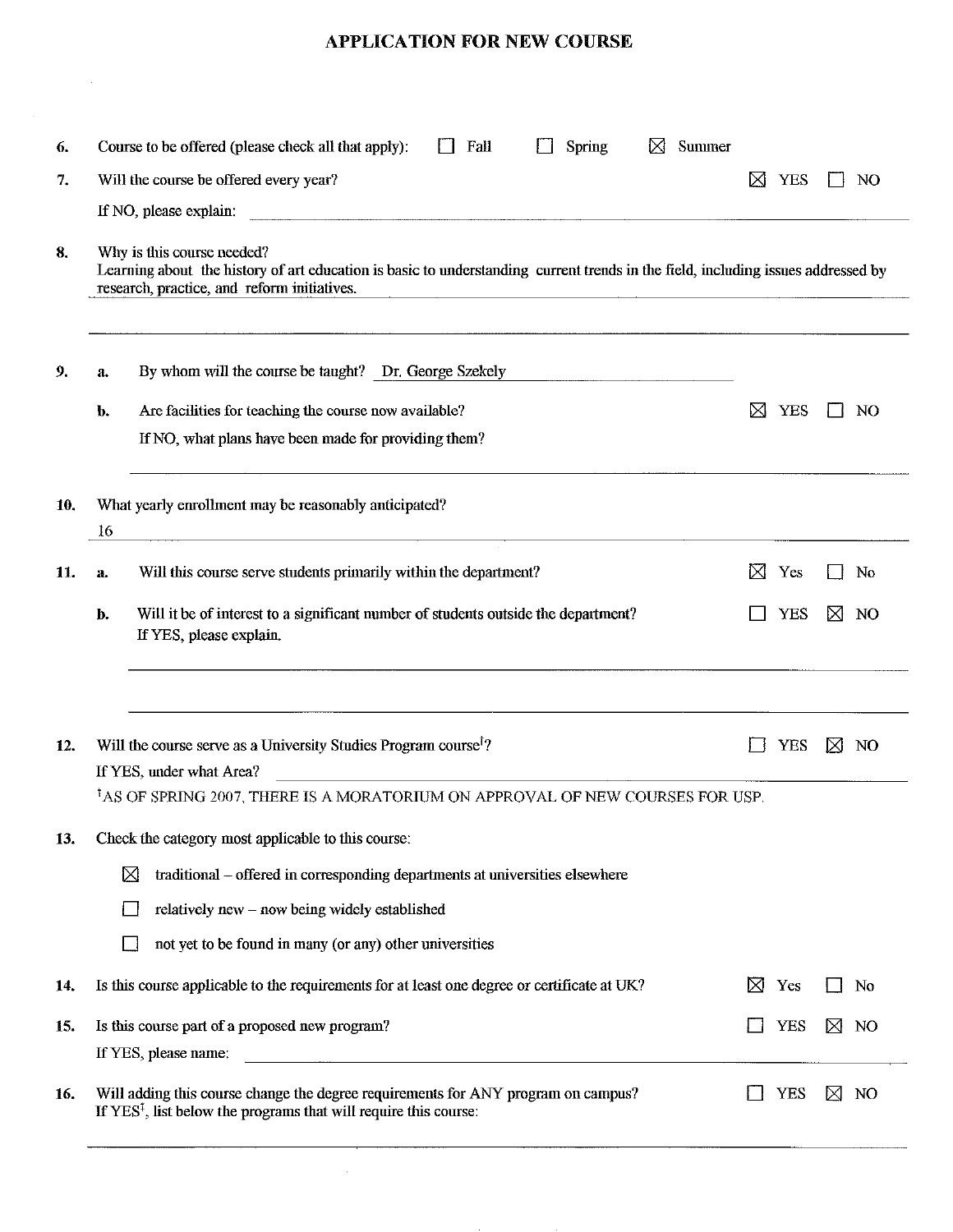# **APPLICATION FOR NEW COURSE**

|       |                                                                | <sup>‡</sup> In order to change the program(s), a program change form(s) must also be submitted.                                                                                                                                                                                                                           |
|-------|----------------------------------------------------------------|----------------------------------------------------------------------------------------------------------------------------------------------------------------------------------------------------------------------------------------------------------------------------------------------------------------------------|
| 17.   | ⋈                                                              | The major teaching objectives of the proposed course, syllabus and/or reference list to be used are attached.                                                                                                                                                                                                              |
| 18.   | Check box if<br>course is<br>400G or 500.                      | If the course is 400G- or 500-level, you must include a syllabus showing differentiation for undergraduate<br>and graduate students by (i) requiring additional assignments by the graduate students; and/or (ii) the<br>establishment of different grading criteria in the course for graduate students. (See $SR$ 3.1.4) |
| 19.   |                                                                | Within the department, who should be contacted for further information about the proposed new course?                                                                                                                                                                                                                      |
| Name: | Dr. George Szekely                                             | Phone:<br>257 8151<br>Email:<br>gszek01@uky.edu                                                                                                                                                                                                                                                                            |
| 20,   | Signatures to report approvals:                                |                                                                                                                                                                                                                                                                                                                            |
|       | - 3, పెలింటి.<br><b>DATE of Approval by Department Faculty</b> | Reported by Department Chair<br>printed name<br>signature                                                                                                                                                                                                                                                                  |
|       | © G<br>of Approval by College Faculty                          | <u>Rozert</u>                                                                                                                                                                                                                                                                                                              |
|       |                                                                | Reported by College Dear<br>ornited name<br>signature                                                                                                                                                                                                                                                                      |
|       | * DATE of Approval by Undergraduate<br>Conneil                 | printed name<br>Reported by Undergraduate Council Chair<br>signature                                                                                                                                                                                                                                                       |
|       | * DATE of Approval by Graduate Council                         | $\frac{d}{d}$ b $\frac{G}{d}$ 5 1<br>printed in                                                                                                                                                                                                                                                                            |
|       |                                                                | signature                                                                                                                                                                                                                                                                                                                  |
|       | * DATE of Approval by Health Care                              | Reported by Health Care Colleges Council Chair<br>printed name.<br>signature                                                                                                                                                                                                                                               |
|       | Colleges Council (HCCC)<br>515109                              |                                                                                                                                                                                                                                                                                                                            |
|       | * DATE of Approval by Senate Council                           | Reported by Office of the Senate Council                                                                                                                                                                                                                                                                                   |
|       | * DATE of Approval by University Senate                        | Reported by Office of the Senate Council                                                                                                                                                                                                                                                                                   |

\*If applicable, as provided by the University Senate Rules, (http://www.uky.edu/USC/New/RulesandRegulationsMain.htm)

 $\sim 10^{11}$  km  $^{-1}$ 

 $\mathcal{A}^{\mathcal{A}}$ 

 $\ddot{\phantom{a}}$ 

 $\mathbb{Z}^2$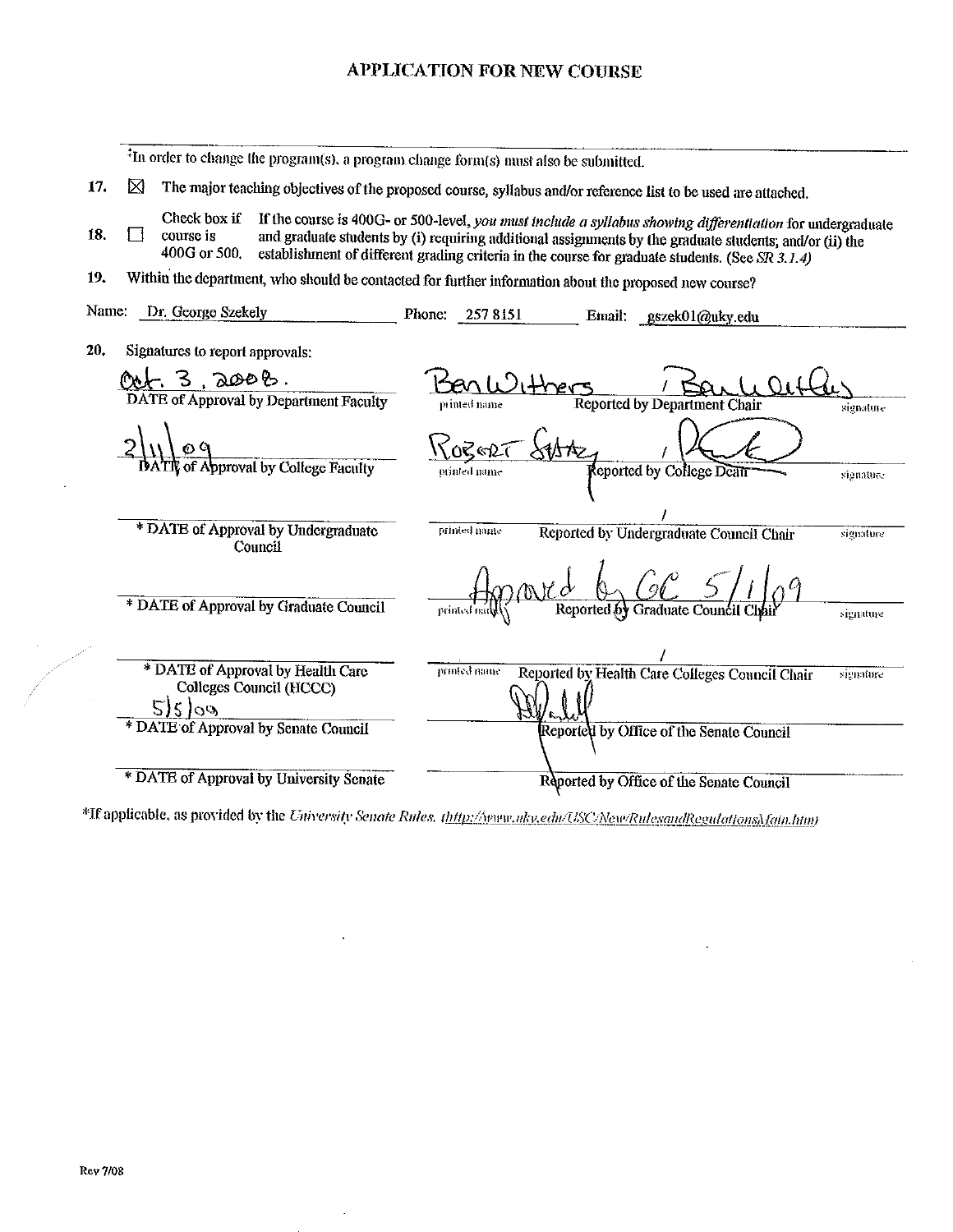

207 Fine Arts Building Lexington, KY 40506-0022 859 257-8151 fax 859 257-3042 www.uky.edu

November 11, 2008

Dean Robert Shay College of Fine Arts

Dear Dean Shay:

The faculty of the Department of Art has approved a application for a new course in Art Education, as requested by Dr. George Szekeley. This course is A-E 680 History of Art Education.

Dr. Szekely plan to offer this new offering as a Distance Learning course in future fourweek summer sessions. He has not yet received approval from Distance Learning though it is my understanding that is preparing to do so.

Sincerely,

Benjamin C. Withers Professor and Chair Department of Art

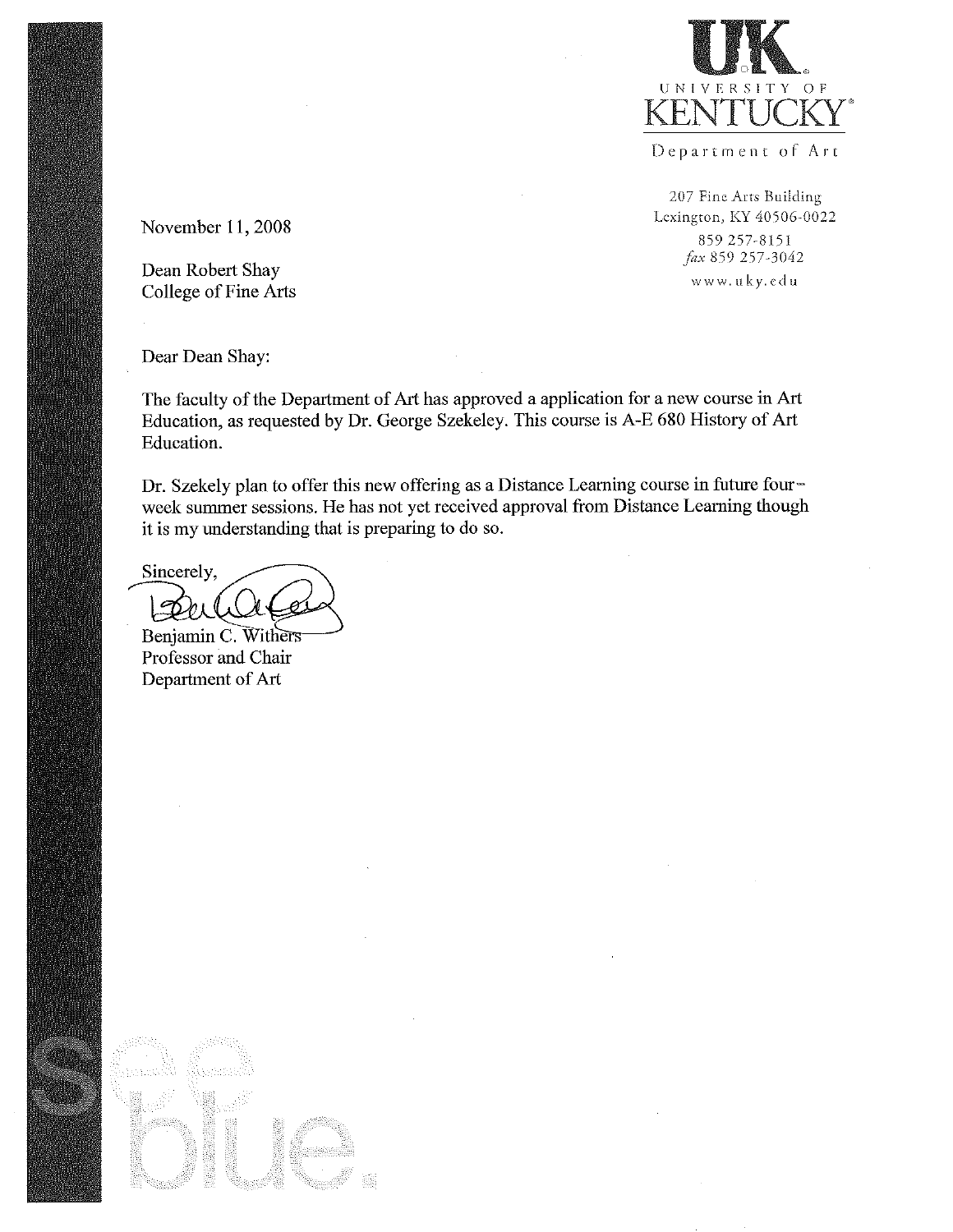# The Graduate Program in Art Education Summer Session 2009

# **A-E 680 The History of Art Education A Distance Learning Course**

### Dr. George Szekely Professor

**1-Virtual office hours: Thanks to the miracle of the Internet and the short duration of this course your professor will be available for consultation every weekday from 1:00 - 3:00pm. Please email me with any questions or comments at: gszek01@uky.edu EMAIL link is available on your BB student menu.** 

2-**Students can use their home computer with internet connection, either Mac or PC to access BB. Links to download the required applications needed for the course include Adobe Acrobat and Real Player. You will also need to be able to access PowerPoint.**

**3-To assist you the Distance Learning Programs phone is: 257-3377** 

**4-Technology assistance is from the UK Customer Service Center at 257-1300 or helpdesk@uky.edu** 

5-**Your Professor can be reached by email @ gszek01@uky.edu. In case of emergency please use his studio-office number: 859 278 4824**

6-**Student communications will be responded to in a timely manner. You can expect the professor to respond to your questions daily. If you do not get a response within 24 hours on a weekday, please call the professor directly.** 

7-**Library Services: Course reserve for A-E 680 has been arranged thru the Lucille Little Fine Arts Library. You will find all links to readings on your BB.**

#### **Learning Outcomes**

**Students will be able to research and identify key concepts in the history of teaching the visual arts in American public schools.** 

**Students will be able to discuss the intellectual and social issues involved in the history of teaching the visual arts.**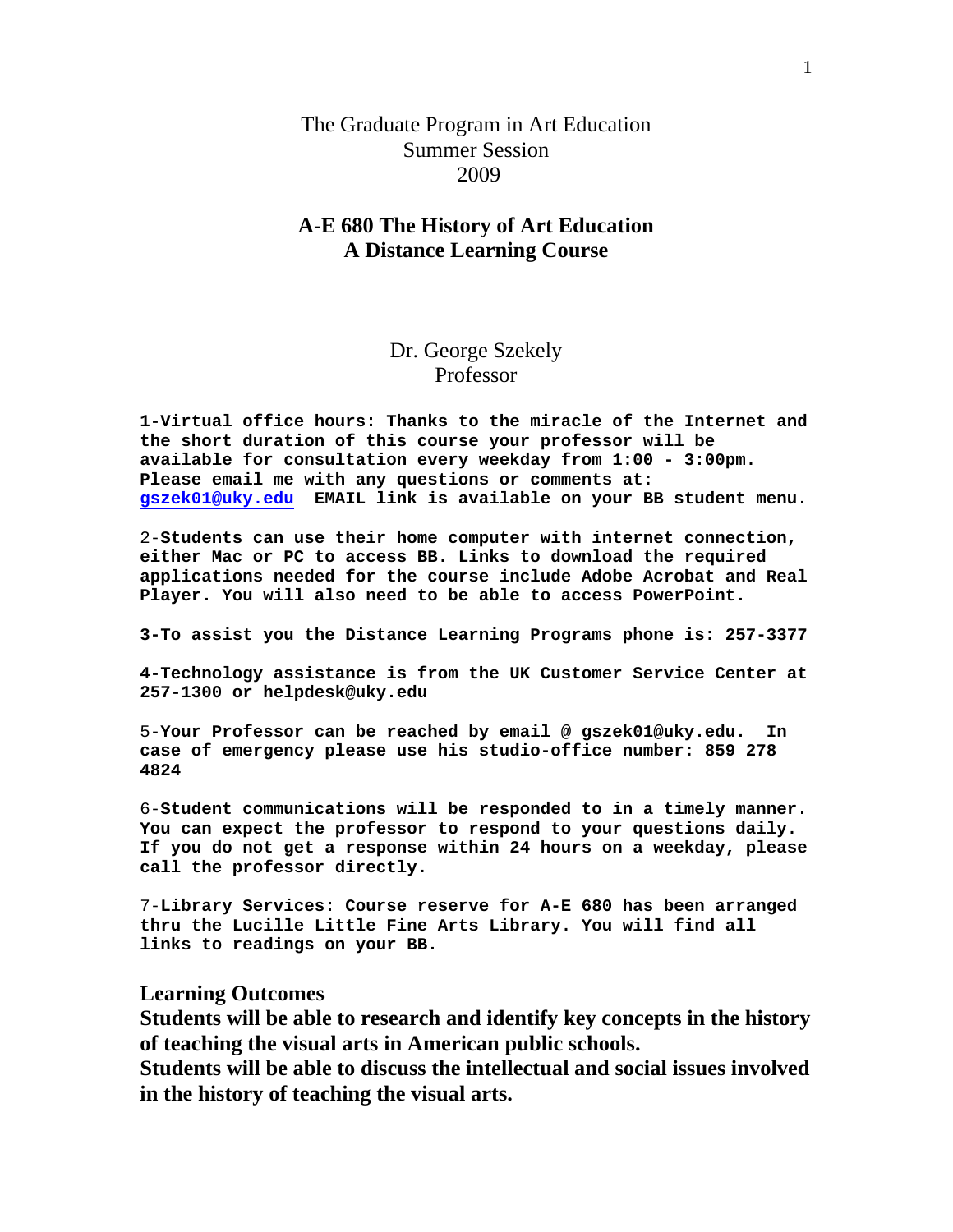# **Students will be able to synthesize major issues and influences that shaped the history of American museum education.**

A-E 680 is a survey of general educational practices from classical times to the present. The class will examine the teaching of art in European schools and its influence on American art education. The course will analyze the birth of American art education and significant events from the  $19<sup>th</sup>$  to the  $21<sup>st</sup>$  century. The following topics will be incorporated into weekly readings and discussions on Blackboard:

- 1. The Western Origins of American Art Education
- 2. The Visual Arts and the Industrial Revolution
- 3. The Common School Movement and the Beginning of School Art
- 4. Romantic Idealism in Art Education
- 5. Art Teaching Prior to World War I
- 6. American Art Teaching During the Interwar Era
- 7. The Writings of Fredrich Froebel, Frank Cizek, and Victor Lowenfeld
- 8. John Dewey's Philosophy of Art Education
- 9. Bauhaus Pedagogy: Theory, Practice, and Impact on School Art
- 10. Art Teaching from World War II to the Present

11. The History of Art Museums and the Development of Museum Education

12. The History of the National Art Education Association (NAEA)

# **Course Requirements**

Blackboard discussion:

The topics listed above will be explored through the literature and form the basis for on-line discussions. Students will contribute to the discussion by weekly postings on Blackboard.

Reading, research, and on-line participation in Blackboard discussion, will be 25% of the final grade.

On-line writing assignments:

Writing assignments range from research papers to creative writing. Research assignments will include the study of significant ideas and movements in the history of art education. Creative writing samples will include imaginary descriptions of participating in art classes offered by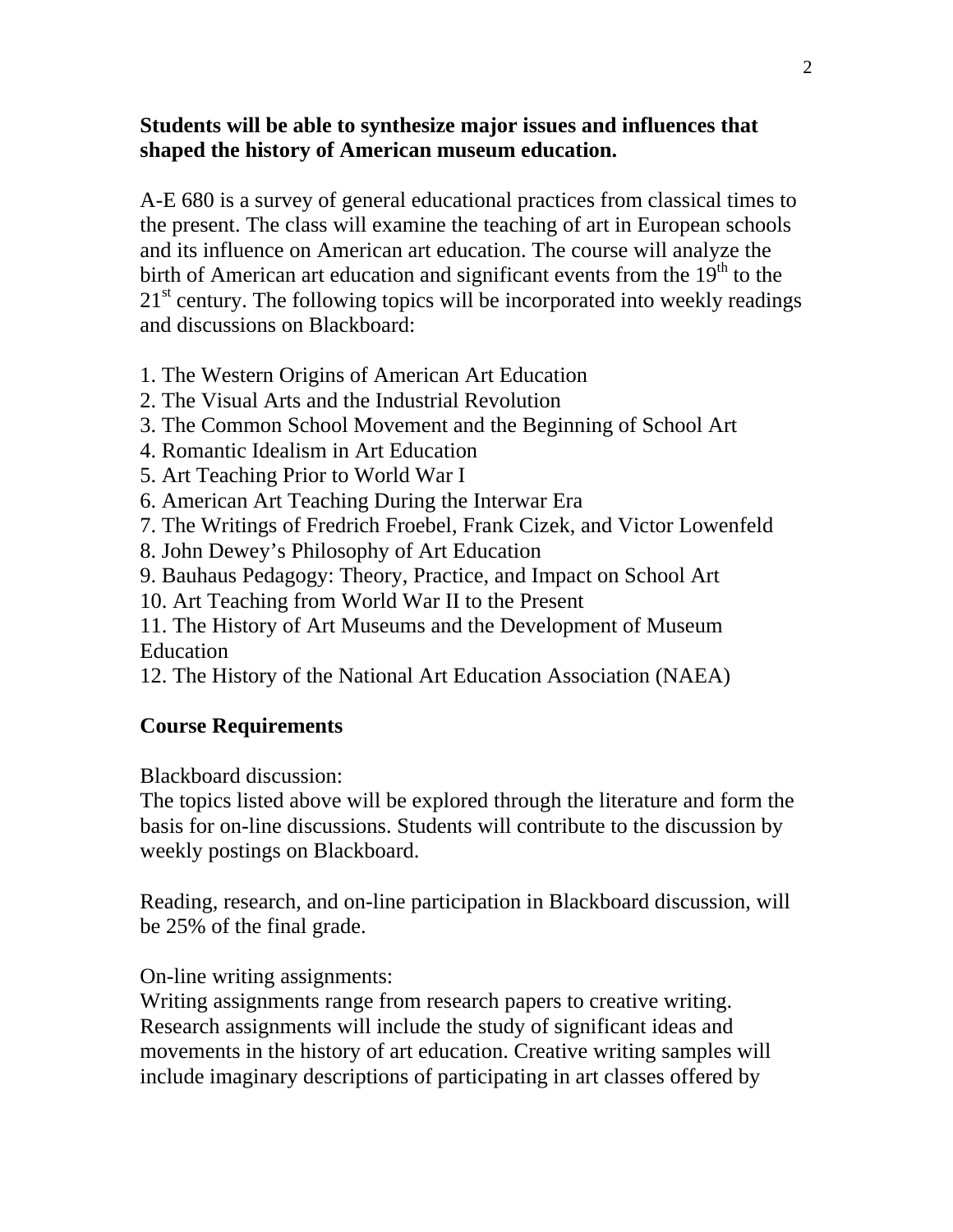distinguished art educators from the past. A guideline and list of research and creative assignments will be posted on-line.

A collection of student papers from the course will be published as an online anthology.

Writing assignments will be 50% of the final grade.

Historic on-line picture collection:

Each student will curate an on-line collection. The collection of objects and illustrations will include such items as old school art texts, art workbooks, manuals, coloring books, art supplies, and illustrations of art rooms from the past. A complete file of the on-line picture collections will be stored on discs and posted on a blog, so that they will be available for art teacher's classroom use.

Historic on-line picture collection will be 25% of the final grade.

# **Reading List**

Aschwin, C. (1981). *Drawing and education in German-speaking Europe: 1800-1900.* Ann Arbor: UMI Research Press.

Brosterman, N. (1997). *Inventing Kindergarten*. New York: Harry N. Abrams, Inc., Publishers Connell. W.F. (1980). *A history of education in the twentieth-century world.* New York: Teachers College Press.

Dewey, J. (1973). *Democracy and education.* NewYork: Mcmillan. (Original work published in 1916)

Efland, A. (1990). *A History of art education: Intellectual and social currents in teaching the visual arts*. New York: Teachers College Press.

Macdonald, S. (1980). *History and philosophy of art education.* New York: Elsevier Press.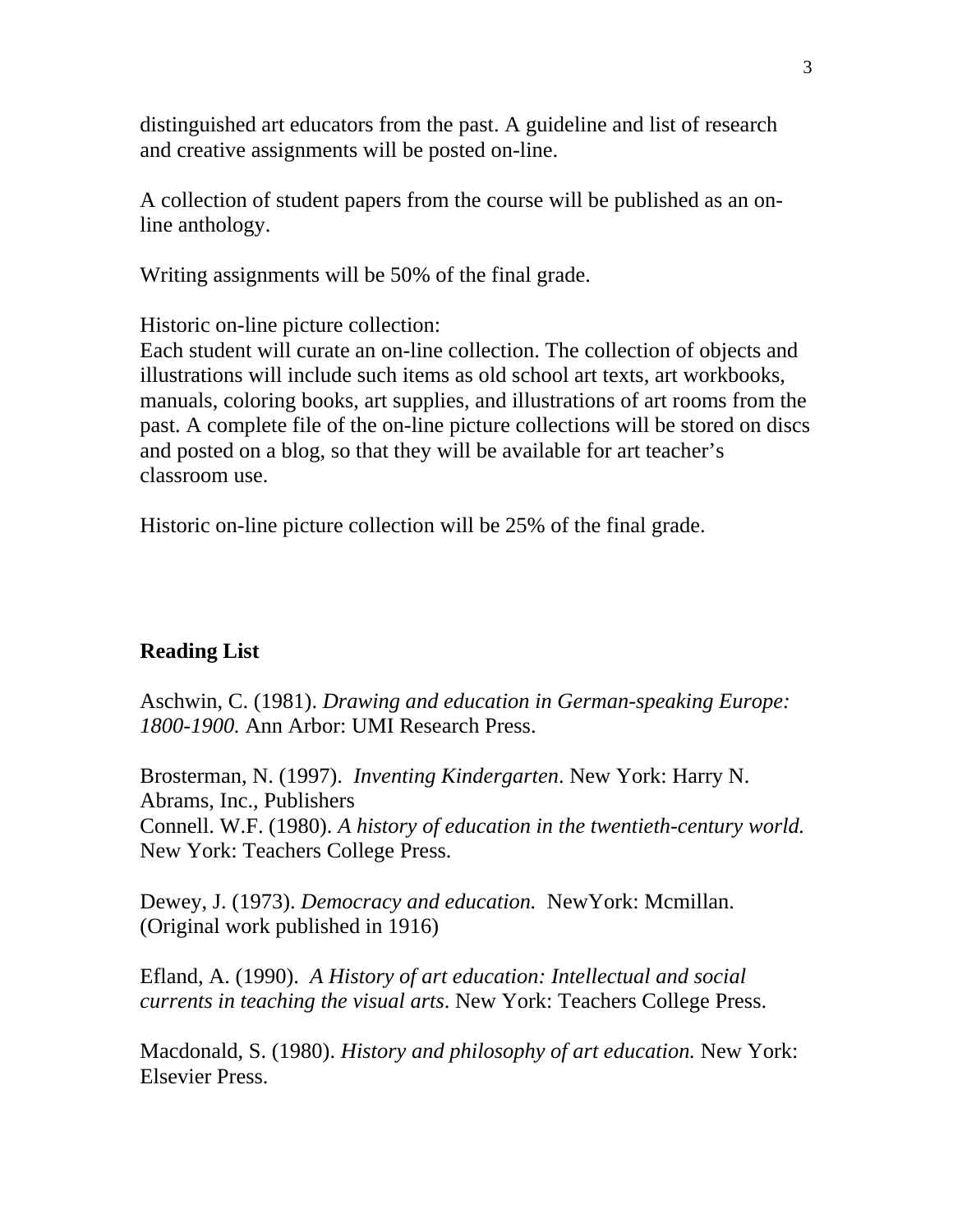Michael, J. (1988). *The Lowenfeld Lectures.* Pennsylvania: The Pennsylvania University Press.

Keel, J. (1965). *Art education: 1940-64. In W.R. Hastie (Ed.) Art education: The sixty-fourth yearbook of the National Society for the Study of Education.*  Chicago: University of Chicago Press.

Saucy, D. and Stankiewicz, M. (1991). *Framing the past: Essays on art education.* Reston: The National Art Education Association.

Wilson, B. & Hoffa, H. (1985). *The history of art education: proceedings from the Penn State Conference.* Reston: The National Art Education Association.

Additional Reading Students will conduct research from the American, Canadian, British, and Australian journals of art education and *The History of Education Quarterly*.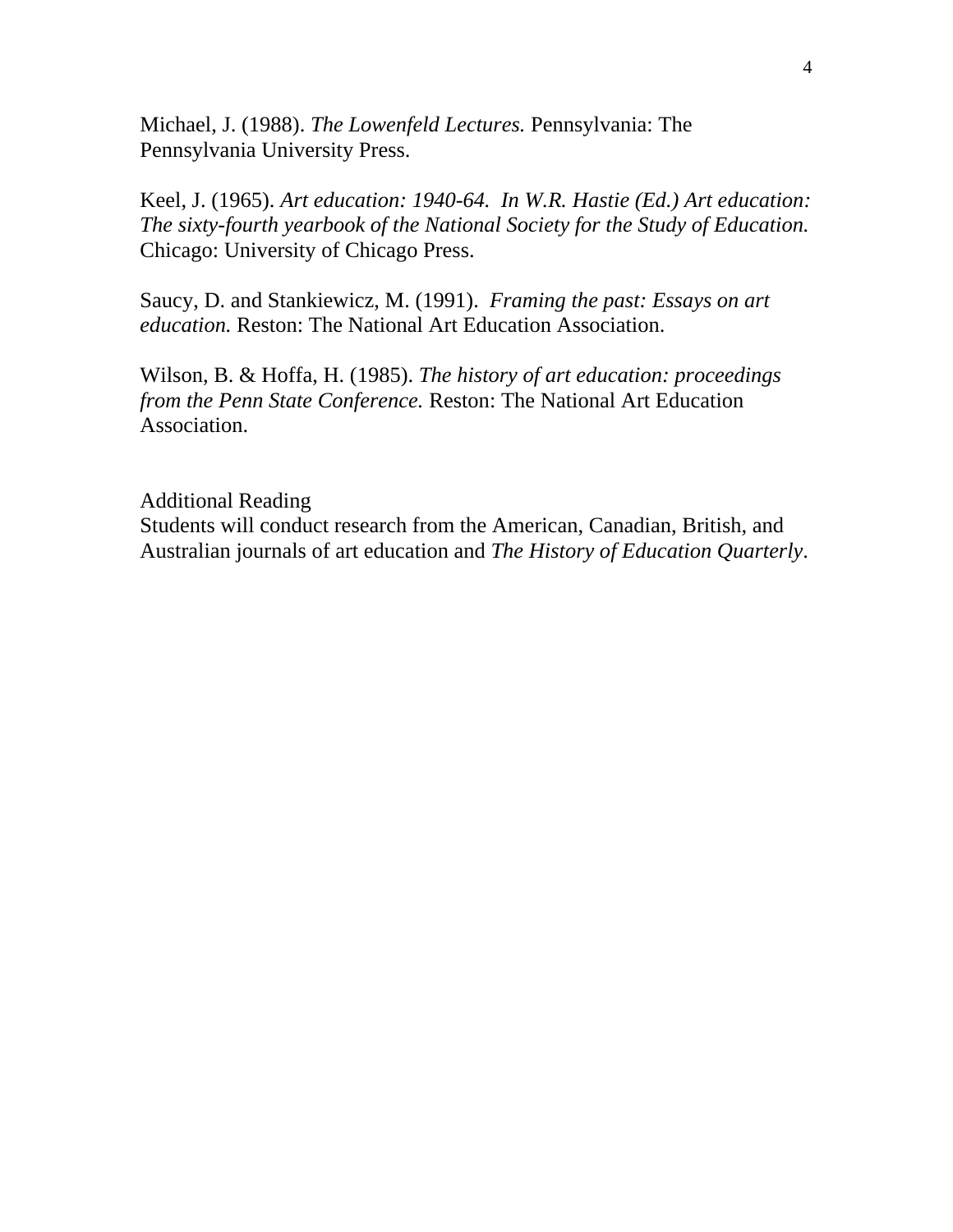## **Distance Learning Form**

This form must accompany every submission of a new/change course form that requests a change in delivery mode. All fields are required!

Introduction/Definition: For the purposes of the Commission on Colleges Southern Association of Colleges and Schools accreditation review, distance learning is defined as a formal educational process in which the majority of the instruction (interaction between students and instructors and among students) in a course occurs when students and instructors are not in the same place. Instruction may be synchronous or asynchronous. A distance learning (DL) course may employ correspondence study, or audio, video, or computer technologies.

A number of specific requirements are listed for DL courses. The *department* proposing the change in delivery method is responsible for ensuring that the requirements below are satisfied at the individual course level. It is the responsibility of the instructor to have read and understood the university-level assurances regarding an equivalent experience for students utilizing DL (available at http://www.uky.edu/USC/New/forms.htm).

| <b>Course Number and Prefix:</b> $A \cdot E$ <b>680</b> | <b>APRIL 20 2009</b><br>Date:        |
|---------------------------------------------------------|--------------------------------------|
|                                                         |                                      |
| DR GEDRGE SZEKELY<br>l Instructor Name:                 | Instructor Email: 952ek 01 Ouky, edu |

|                | <b>Curriculum and Instruction</b>                                                                                                                                                                                                                                                                                                                          |
|----------------|------------------------------------------------------------------------------------------------------------------------------------------------------------------------------------------------------------------------------------------------------------------------------------------------------------------------------------------------------------|
| 1.             | How does this course provide for timely and appropriate interaction between students and faculty and among<br>students? Does the course syllabus conform to University Senate Syllabus Guidelines, specifically the Distance<br>Learning Considerations?<br>Learning Considerations:<br>TASK - UK-BLACKBDARD WILL BE VSED. COURSE CONFORMS TO UNIV. SENATE |
| 2.             | How do you ensure that the experience for a DL student is comparable to that of a classroom-based student's<br>experience? Aspects to explore: textbooks, course goals, assessment of student learning outcomes, etc.<br>AE-660 WAS TESTED IN 2008 AS A CLASSFOOM WURSE -TEST BOOK, WURIE<br>GOALL, ASSESSMENTS AND CEARNING OUTCOMES ABAPTED TO DL MODE.  |
| 3.             | How is the integrity of student work ensured? Please speak to aspects such as password-protected course<br>portals, proctors for exams at interactive video sites; academic offense policy; etc.<br>COURIE WILL CONFORM TO ALL TASK-DL SEWRITY CONSIDERATIONS<br>INCLUDING PASSWORD PROTECTED PORTALS AND ACADEMIC OFFENSE POLICY                          |
| 4.             | Will offering this course via DL result in 25% or 50% (based on total credit hours required for completion) of a<br>degree program being offered via any form of DL, as defined above?                                                                                                                                                                     |
|                | <b>NO</b>                                                                                                                                                                                                                                                                                                                                                  |
|                | If yes, which program(s)?                                                                                                                                                                                                                                                                                                                                  |
| 5 <sub>1</sub> | How are students taking the course via DL assured of equivalent access to student services, similar to that of a<br>student taking the class in a traditional classroom setting?<br>STUBTNTS WILL RECEIVE LIGRARY RESEACH AND TECHNICAL ASSITANCE<br>FROM TASK AND UKART LIBRARY/BB                                                                        |

Abbreviations: TASC = Teaching and Academic Support Center DL = distance learning DLP = Distance Learning Programs

postek 1270

https://exchange.uky.edu/owa/?ae=Folder&t=IPF.Note&a=